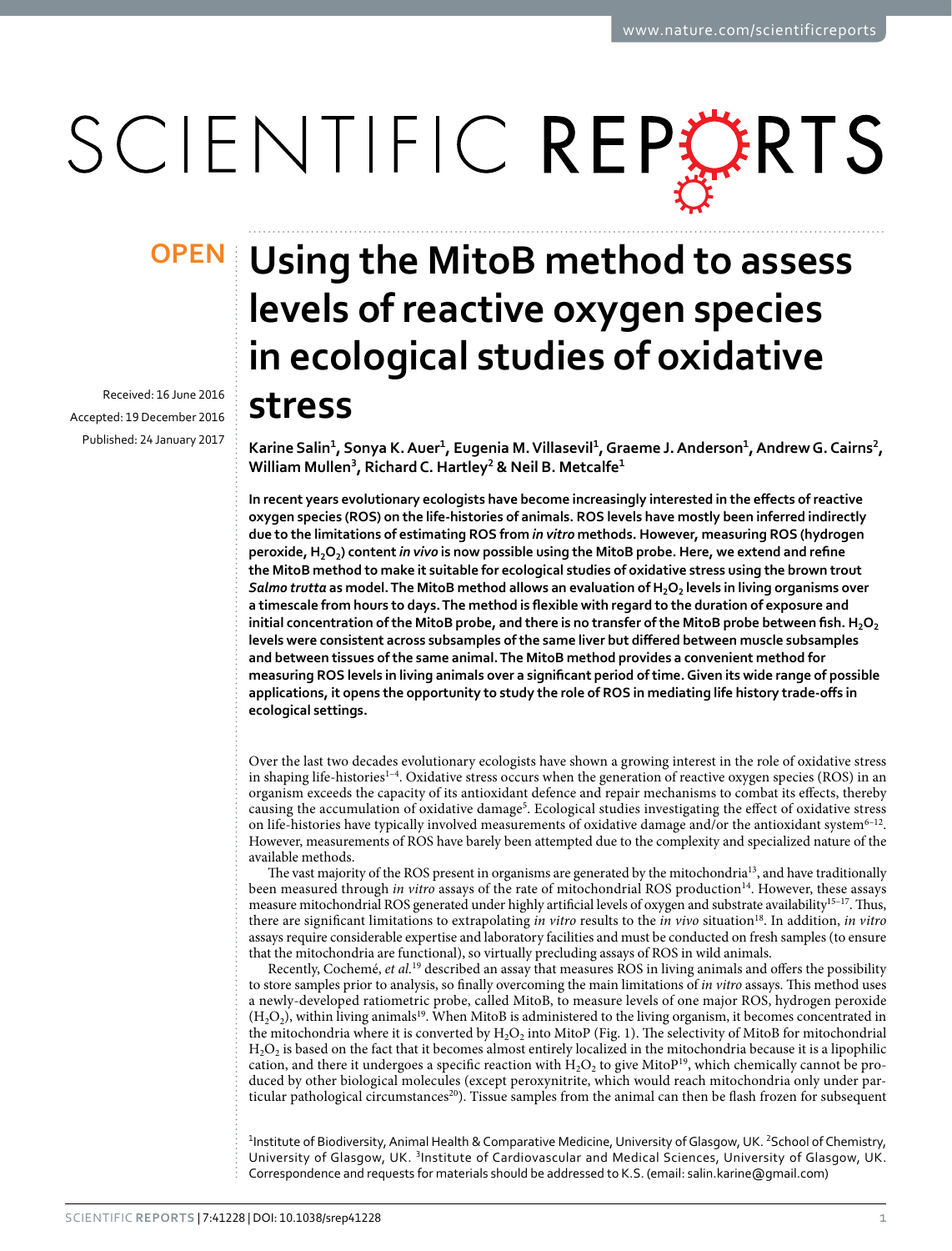

<span id="page-1-0"></span>**Figure 1. Schematic representation of the MitoB method.** The animal is injected with the MitoB molecule. This becomes concentrated in the mitochondria, where it is converted to a stable alternative (MitoP) when reacting with hydrogen peroxide  $(H_2O_2)$ , one major reactive oxygen species produced by the mitochondria. After an appropriate period of exposure (i.e. before the MitoB has all been excreted but after detectable amounts of MitoP have accumulated), samples are taken from the tissue(s) of interest; both MitoB and MitoP are then extracted, after having spiked the samples with known amounts of deuterium MitoB and deuterium MitoP (to determine extraction and quantification efficiency). The concentrations of MitoB, MitoP and their deuterated equivalents are determined by HPLC-MS, and the MitoP/MitoB ratio (the indicator of  $H_2O_2$  levels) is calculated after taking account of any necessary correction factors. The dashed sections of the arrow represent the stages at which the protocol can be halted if samples are kept frozen. The diagram also indicates how each experiment described in the article address the assumptions of a particular step of the protocol; Step 4 tests whether there is any cross-contamination of MitoB or MitoP among individuals from the same water body (so validating its use in non-isolated aquatic animals).

extraction and quantification of the compounds MitoB and MitoP. The mitochondrial  $H_2O_2$  level is then related to the proportion of MitoB that has been converted into MitoP, expressed as the MitoP/MitoB ratio ([Fig. 1](#page-1-0)). A high MitoP/MitoB ratio indicates that the mitochondria have a high average level of  $H<sub>2</sub>O<sub>2</sub>$  over the period of MitoB exposure; the ratio thus provides an estimate of the imbalance between the generation and scavenging of  $H_2O_2$ in the mitochondria. Importantly, the conversion of MitoB to MitoP by  $H_2O_2$  is about ten million times slower than the catabolism of  $H_2O_2$  by the main mitochondrial peroxidase, so that MitoB does not alter physiological levels of  $H_2O_2^{19}$ .

To date, this method has only been employed in a biomedical context using cultured cells and model organisms (fly *Drosophila*, worm *Caenorhabditis elegans* and laboratory mouse *Mus musculus*[18,](#page-7-3)[19,](#page-7-4)[21,](#page-7-6)[22\)](#page-7-7), with the sole exception of our recent study using a species of fish, the brown trout *Salmo trutta*[23](#page-7-8). The MitoB method appears to be applicable to various animal models. However, several of the steps in the MitoB protocol need to be validated before it can be used in a broader range of species and contexts (in particular, its potential for use in the natural population).

The aim of this article is to provide a detailed description of how to develop the MitoB protocol in organisms for which the method has never been applied before, with a general focus on issues that are likely to face ecologists and evolutionary biologists working on oxidative stress. We illustrate this by demonstrating how the protocols established for *Drosophila* by Cochemé, *et al.*[21](#page-7-6) had to be validated and extended for a new model, in our case brown trou[t23](#page-7-8). Our previous paper showed that the MitoB method can be used in fish to study the relationship between mitochondrial ROS and metabolic rate<sup>23</sup>. Now, we explain in detail how the method was optimized for this new species, and also provide guidance on adapting this useful approach to other organisms in ecological studies. The steps needed to develop the MitoB method in a new organism were to (1) Establish the kinetics of the MitoB and MitoP compounds; (2) Verify whether the MitoP/MitoB ratio is consistent within and among tissues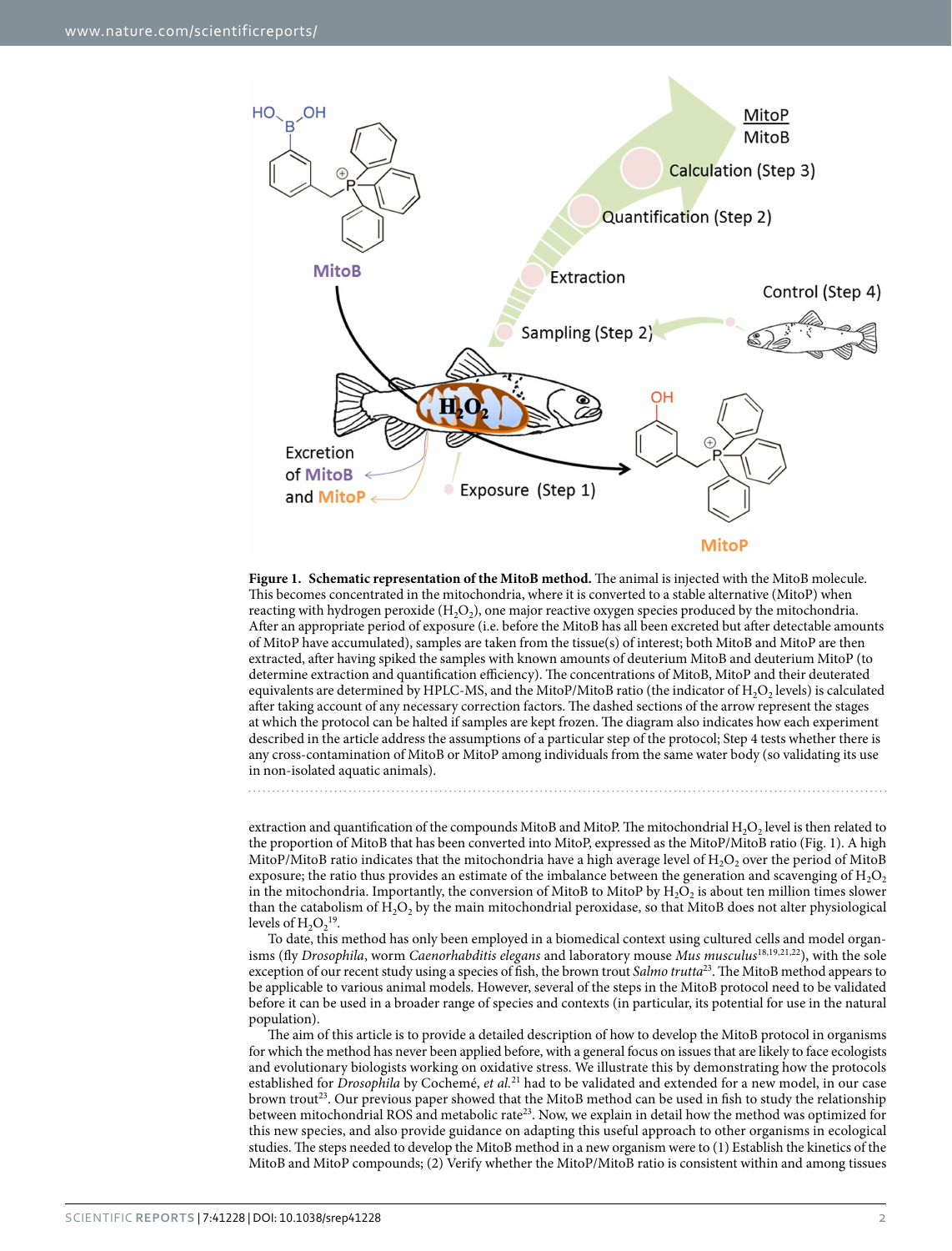of an individual; (3) Determine whether exposure duration and initial concentration of MitoB affect MitoP/ MitoB ratios; (4) Test whether the MitoB and MitoP molecules can transfer between fish and water, and so potentially between fish living in the same water body. By doing so, we establish that the method is suitable for aquatic organisms and for use in ecological studies of oxidative stress.

#### **Experiments and Results**

**Step 1: Measurement of the time-course of MitoB and MitoP compounds in the animal.** MitoB is slowly converted into MitoP, while MitoB and MitoP compounds are progressively excreted by the animal<sup>[21](#page-7-6)</sup>, but the rates of conversion and excretion may differ between animal models. Thus, an important step is to measure the time-course of the MitoB and MitoP compounds in each new organism model to determine the appropriate exposure duration of MitoB: a sufficient time has elapsed when detectable amounts of MitoP have accumulated yet sufficient MitoB still remains in the animal<sup>21</sup>. Moreover, it is necessary to confirm that the rate of disappearance is similar between MitoB and MitoP so that the ratio of these compounds is not altered by differential kinetics of the two molecules. To assess the time course of the two compounds in trout, some fish received an injection of MitoP (50 nmol/fish,  $n=20$  fish) while others were injected with MitoB (50 nmol/fish,  $n=20$  fish). The rate of disappearance of MitoB and MitoP in the fish was assessed by recording the amount of MitoB or MitoP still present in a liver sample 3h, 12h, 24h, 48h and 72h post-injection (n=4 fish per time point). Statistical procedures were performed using IBM SPSS Statistics 22 (SPSS Inc., Chicago, IL, USA).

There was no detectable difference between MitoB and MitoP in their rate of disappearance from the liver (MitoB = −15.21 ± 9.87 pmol h<sup>-1</sup>; MitoP = −6.51 ± 9.80 pmol h<sup>-1</sup>; F<sub>1,34</sub> = 0.391, P = 0.536) after controlling for effects of the mass of liver used for the extraction of Mito compounds ( $F_{1, 34} = 0.238$ ,  $P = 0.023$ ). These results suggest that the MitoP/MitoB ratio in trout is unlikely to be affected by differential rates of disappearance of the two molecules, at least over the 72h period covered by this trial. Moreover, the probe appears to accumulate rapidly within the tissues, as indicated by the large amount of MitoB present in the liver within 3hours of injection (Table S3). MitoP was already detectable in some individuals 3 hours after injection with MitoB. However, in some cases MitoP was detected by the HPLC-MS but levels were still too low after 24 h to be accurately quantified (i.e. below the reliable detection limit of the HPLC-MS; Table S3). Finally, our results reveal that MitoB was still at high levels in the fish (i.e. had not all been excreted or converted to MitoP) 72h after injection (Table S3). The sample size in the time course of MitoB experiment ( $n=4$  per time point) did not allow us to test conclusively as to whether the time-normalized MitoP/MitoB ratio remained constant over time. Thus, the exposure duration was set just above 24h (range from 26h to 29h – see step 3 for discussion on effect of precise exposure duration on MitoP/MitoB ratio) for the rest of the study.

**Step 2: Determination of within- and between-tissue variation in MitoB and MitoP content and MitoP/MitoB ratio.** In order to evaluate whether the  $H_2O_2$  level, estimated as the MitoP/MitoB ratio, is consistent within a tissue and within an organism, liver and white muscle were sampled simultaneously from 20 fish exposed to MitoB for 26h (26.15 $\pm$ 0.02h), with two aliquots from each tissue being flash-frozen for separate extraction of compounds. White muscle was taken dorsally to the lateral line (to avoid contamination with red fibres) and just behind the caudal fin; one aliquot was collected from one side of the fish while the other aliquot was collected from the other side. Intra-class correlation coefficients (ICC) were used to test for the consistency of the quantification of the compounds between the two measures from the same tissue extract. The consistency was calculated using a two-way mixed effect ICC with an absolute agreement definition of concordance. This type of ICC was employed for all ICC used in our study as it assesses not only the correlation but also the exact similitude between measurements.

The consistency of the MitoP/MitoB ratio between two subsamples from the same individual was high for the liver (ICC  $r = 0.785$ ,  $P = 0.001$ ), but not for the white muscle (ICC  $r = 0.007$ ,  $P = 0.486$ ). White muscle showed a significantly higher average MitoP/MitoB ratio than the liver within individuals (0.266 $\pm$ 0.028 and 0.073 $\pm$ 0.008 respectively, paired t test:  $t = 6.711$ , df = 19,  $P < 0.001$ ). However, there was no correlation between the individual MitoP/MitoB ratio in the liver with that in the muscle (Pearson's  $r = 0.065$ ,  $P = 0.787$ ). Importantly, such differences in the MitoP/MitoB ratio within the muscle aliquots of an individual cannot be triggered by variation in the extraction and quantification of the compounds. Variation among samples in the efficiency of the extraction step would have an equal effect on both MitoB and MitoP, so would only change their absolute concentrations but not the MitoP/MitoB ratio. In a separate experiment, we showed that the quantification of each of the compounds and their isotopic spikes was very consistent, so that the very high repeatability in the calculated MitoP/MitoB ratio from duplicated quantification of individual extracts (ICC *r*=0.878, n=40, *P*<0.001) is unlikely to be a source of variation in the estimation of the MitoP/MitoB ratio (see Appendix S3 in SI).

**Step 3: Determination of the effect of exposure duration and initial concentration of MitoB on MitoP/MitoB ratios.** The body mass of free-ranging animals may be difficult to standardize and could give different initial concentrations of MitoB in the mitochondria of different fish injected with the same dose. A difference in the rate of reaction between MitoB and  $H_2O_2$  could then affect MitoP/MitoB. On the other hand the MitoP/MitoB ratio would be expected to increase with length of exposure, and the timing of recapture of free-ranging subjects may be difficult to control. Furthermore, the compounds excretion, whose rates depend on concentration of compounds and exposure duration, might affect the ratio. In order to test for possible effects of these factors on the MitoP/MitoB ratios, 80 fish were injected with a standard dose of 50nmol per fish. As the size of the fish ranged from 5.05 to 21.31 g (12.39  $\pm$  0.43 g) but all fish received the same absolute dose of MitoB, the initial concentration of MitoB in the body (nmol MitoB  $g^{-1}$  fish) varied four–fold among individuals [\(Fig. 2A](#page-3-0)). Variation among individuals in the exposure durations of MitoB was caused by sampling liver from injected fish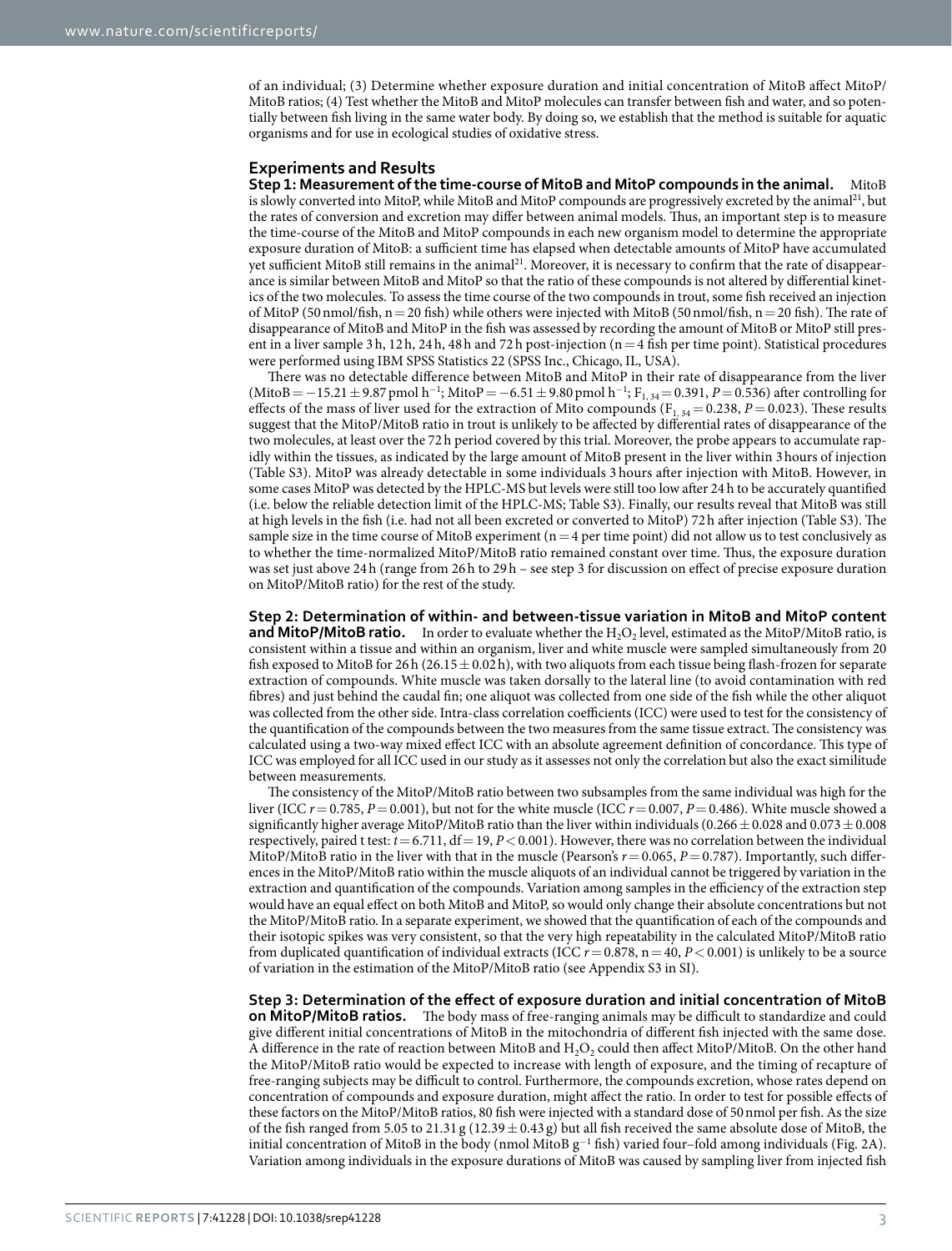

<span id="page-3-0"></span>**Figure 2.** Effect on the measured MitoB content of (**A**) the exact duration of exposure to MitoB and (**B**) the concentration of MitoB at injection; both analyses based on liver samples of 76 fish. (**C**) The relationship in the same 76 samples between the MitoP/MitoB ratio calculated from uncorrected MitoB values and the ratio calculated from MitoB values corrected by standardization for the exposure duration and the concentration of MitoB at injection; the central thick line is the linear regression line and the two external thin lines represent the 95% confidence interval of the data.

at slightly different post-injection times (range: 27–29 h). We used a general linear mixed model to test whether the measured MitoB or MitoP content in the sampled tissue was affected by the initial concentration of MitoB in the injected fish, the exact duration of exposure and the mass of sampled tissue, with processing extraction batch being included as a random effect.

Final MitoP and MitoB content in these liver samples varied up to 188-fold (range: 2.41 to 163.46 pmol) and 24-fold (range: 74.82 to 1782.02 pmol) respectively ( $n=76$ , due to 4 fish having MitoP AA measurements below the reliable detection limit of the HPLC-MS). The size of the liver samples used for the extractions (range 8.30 to 56.20 mg, mean =  $25.36 \pm 1.39$  mg) had no effect on the measured MitoP (F<sub>1, 66.713</sub> = 0.161, *P* = 0.689) or MitoB content  $(F_{1, 67.188} = 0.822, P = 0.378)$ . However, the duration of exposure to the MitoB probe (26.88 to 29.42h, mean = 27.96  $\pm$  0.07h) had a small but significant negative effect on final MitoB content (F<sub>1, 68.548</sub> = 7.689,  $P = 0.007$ , [Fig. 2A\)](#page-3-0) but no significant effect on MitoP content (F<sub>1, 67.884</sub> = 1.055, *P* = 0.308). Finally, final MitoB content (i.e. about 28 h after injection) was slightly higher in smaller fish, i.e. those that started with a higher concentration of MitoB (F1, 66.454= 5.406, *P*= 0.023, [Fig. 2B](#page-3-0)). However, variation in initial MitoB concentration had no significant effect on final MitoP content  $(F_{1, 66, 105} = 1.145, P = 0.289)$ . These results suggested that it might be prudent to take initial whole-body MitoB concentration and exact duration of exposure into account when calculating MitoB content of the sampled tissue (whereas in our study MitoP levels did not require correction). In order to correct the MitoP/MitoB ratio for these effects, the MitoB content could be first standardized for the mean values of the exposure duration and the initial concentration of MitoB in the body. However, such corrections were found to have relatively little effect on calculated MitoP/MitoB ratios, since the ratios calculated from uncorrected and corrected MitoB content were very similar (ICC *r*= 0.939, n= 76, *P*< 0.001; [Fig. 2C](#page-3-0)). For the rest of this study, MitoP/MitoB ratios were therefore calculated without applying any correction.

**Step 4: Applicability to aquatic models.** In order to test whether MitoB and its derivate MitoP can transfer between fish and water, and so potentially between fish living in the same water body, we first injected isolated fish and then 24h later sampled and flash-froze both the fish liver and the water of the tank in which each fish had been held ( $n=3$  fish held in separate tanks; see Appendix S4 in SI for protocol of probe extraction from water samples). The analyses showed that measurable levels of both MitoB and MitoP were detected in the livers of injected fish, but none were detected in the water in which they had been living (data not shown). In a separate trial, MitoB was added directly to the water of a 2L fish tank containing a single non-injected fish; the three tanks in the experiment received different doses of MitoB (3, 30 or 300μL of a 44.43mM solution of MitoB in 100% ethanol), producing final MitoB concentrations in the water of 66nM, 660nM or 6.6μM, respectively. When sampled 24h later, MitoB was detectable in water at the two highest concentrations, but was undetectable in fish living in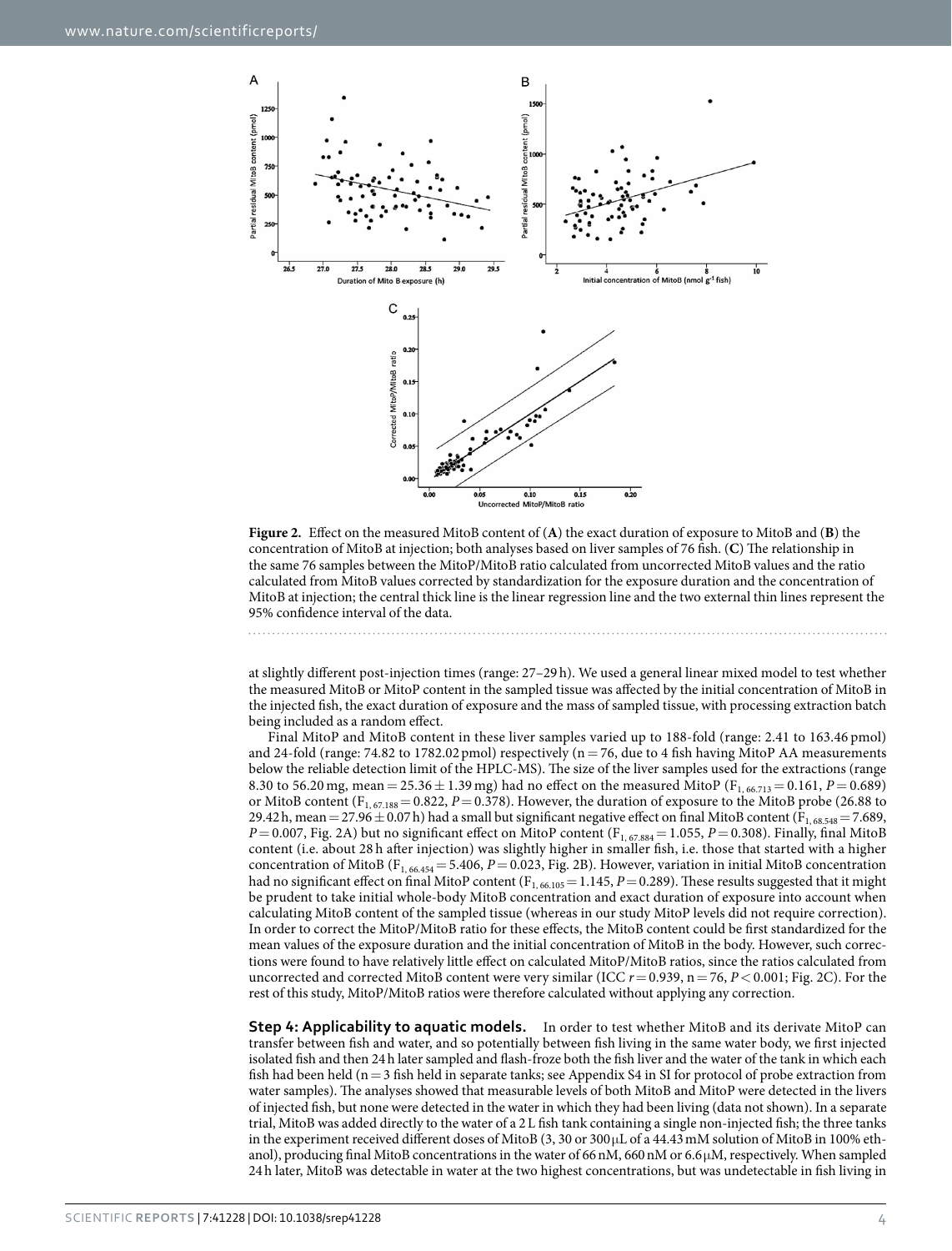water at any of the 3 concentrations of MitoB (data not shown). Finally, to test for potential contamination of the probe between fish, a non-injected fish was put in the same tank as an injected fish ( $n=4$  pairs). Analysis of livers from non-injected fish (living for 24h in the same tanks as injected fish) show that while typical levels of MitoB and MitoP were found in injected fish, none were detectable in the non-injected fish (data not shown). These trials indicate that the compounds do not transfer between fish in these experimental conditions, so allowing independent measurements to be made from fish living in the same water.

#### **Discussion**

We have developed a step-by-step procedure (Steps 1–3) that is required in order to apply the MitoB method to a new animal model, with an additional step that is necessary before using the MitoB method on aquatic organisms (Step 4). In juvenile brown trout kept at 12 °C, we found that MitoB had already accumulated in the tissues 3h post-injection, but levels of MitoP were in some cases too low to be accurately quantified. Larger tissue samples or a more sensitive HPLC-MS may overcome this detection limit and allow more reliable measurement of MitoP/ MitoB ratios soon after MitoB injection. More importantly, MitoB was still present at high levels in the fish 72h after injection, so allowing measurements of  $H_2O_2$  levels in these experimental conditions over at least a 3 day period. However, validation work is still necessary to confirm the consistency of the time-normalized MitoP/ MitoB ratio over a period of several days. In the meantime, we recommend using a duration of MitoB exposure that does not affect the time-normalized MitoP/MitoB ratio (see step 3). However, our results clearly show that the method can be used even if animals are not recaptured until several days after injection, so making it feasible to use the assay in the field. Note that this time course is likely to be temperature-dependent: MitoB was found to be barely detectable 12h after injection in *Drosophila* living at 25 °C<sup>[19](#page-7-4)</sup>, presumably due to high rates of excretion, so potential exposure durations are likely to be longest in temperate ectotherms and shortest in endotherms. The effect of body temperature on the time period over which the compounds remain measurable clearly needs to be considered in all new study systems.

After the selection of an appropriate experimental timescale (about 24 h in our case), the effects of (i) the dose of MitoB injected, and (ii) the exact duration of MitoB exposure need to be evaluated. We chose to inject a standardized dose of MitoB (constant volume and amount) instead of a body mass-normalized dose (constant amount per unit of body mass) since this represents the situation faced by many ecologists where measuring the body weight of mobile animals and adjusting the dose accordingly is not always convenient (e.g. when working in the field). In addition, the duration of MitoB exposure will depend on the recapture time of the animal, which can be variable when sampling free-living organisms. Our results show that the MitoB content at the end of the exposure was influenced by exposure duration and concentration of MitoB at injection; while these had a minimal effect on the variation in MitoP/MitoB ratio found in our data, this may not be the case in other contexts and so both should be quantified and their importance evaluated. Although the MitoB method necessities the capture, injection, release and then recapture of the animal, this is a very commonly used protocol for a number of well-established assays that assess physiological processes in an ecological context (e.g. the doubled labelled water method of measuring energy expenditure and the phytohaemagglutinin test for measuring acquired T-cell  $immunity^{24,25}$  $immunity^{24,25}$  $immunity^{24,25}$  $immunity^{24,25}$ ).

Several recent articles have raised important issues regarding the tissue-specificity of oxidative damage and anti-oxidant defences to measure oxidative stress<sup>11[,26](#page-7-11),[27](#page-7-12)</sup>. In our study, no correlation was found between MitoP/MitoB ratios in the liver and in the white muscle across individuals. MitoP/MitoB ratios were much higher in the white muscle compared with the liver. Since MitoP/MitoB is a ratio, it provides a measure of the mean levels of mitochondrial  $H_2O_2$  of the tissue regardless of the mitochondrial density. A higher MitoP/ MitoB ratio in the muscle can be associated with a higher  $H_2O_2$  levels per mitochondrion. However, interpretations of differences in MitoP/MitoB ratio between tissues on  $H_2O_2$  levels must be informed by knowledge of the mitochondrial density in each tissue. This is because the ROS level in a tissue will depend not only on the ROS produced in the mitochondria<sup>[28,](#page-7-13)29</sup>, but also the number of mitochondria and the capacity of antioxidant defences<sup>30-32</sup>. Differences in mitochondrial ROS levels between tissues are perhaps not surprising since the organs of an animal perform different functions and are potentially coping with very different  $H_2O_2$  levels<sup>11</sup>. Disparities in oxidative stress can also occur within a tissue<sup>33,34</sup>. Indeed, our expectation that the MitoP/MitoB ratio would be the same within subsamples of a tissue was only partly met, since MitoP/MitoB ratios were consistent between subsamples of liver but not muscle. Muscle tissues usually display heterogeneity in their mitochondrial types and distribution even within a muscle type[35](#page-7-18)[,36](#page-7-19), likely leading to local differences in the functioning of the mitochondria and consequently their ROS production. This is also supported by the study of Kuznetsov *et al.*[37](#page-7-20) showing mitochondrial heterogeneity within single muscle fibres. This heterogeneity of the MitoP/MitoB ratio means that researchers need to decide on which tissues *and* on the number of replicates to measure in order to obtain a representative assessment of mitochondrial ROS levels in the animal, as for other oxidative markers  $^{11,26,27}.$  $^{11,26,27}.$  $^{11,26,27}.$  $^{11,26,27}.$ 

Once these factors have been taken into account, the MitoB method offers many advantages over other ROS assays. First, unlike other current methods it offers flexibility in the timing and location of the laboratory steps of the protocol (extraction and quantification), since the sample can be frozen and stored at −80°C before analysi[s21.](#page-7-6) Second, comparison of the results across experimenters and laboratories is possible since the MitoP/MitoB ratio can correct for variation in the amount of MitoB initially injected and in the efficiency of extraction and quantification. Third, the method can be used on small animals or tissues with low mitochondrial density since it requires only a few mg of tissue[19](#page-7-4),[23](#page-7-8),[38](#page-7-21). Finally, the MitoB molecule belongs to a group of compounds that can be used as *in vivo* exomarkers at non-toxic concentrations[18](#page-7-3),[38–40.](#page-7-21) So far MitoB has been successfully injected into *Drosophila*, mice and fish<sup>19,23</sup>, with injected-fish moving, feeding and behaving normally (personal observation).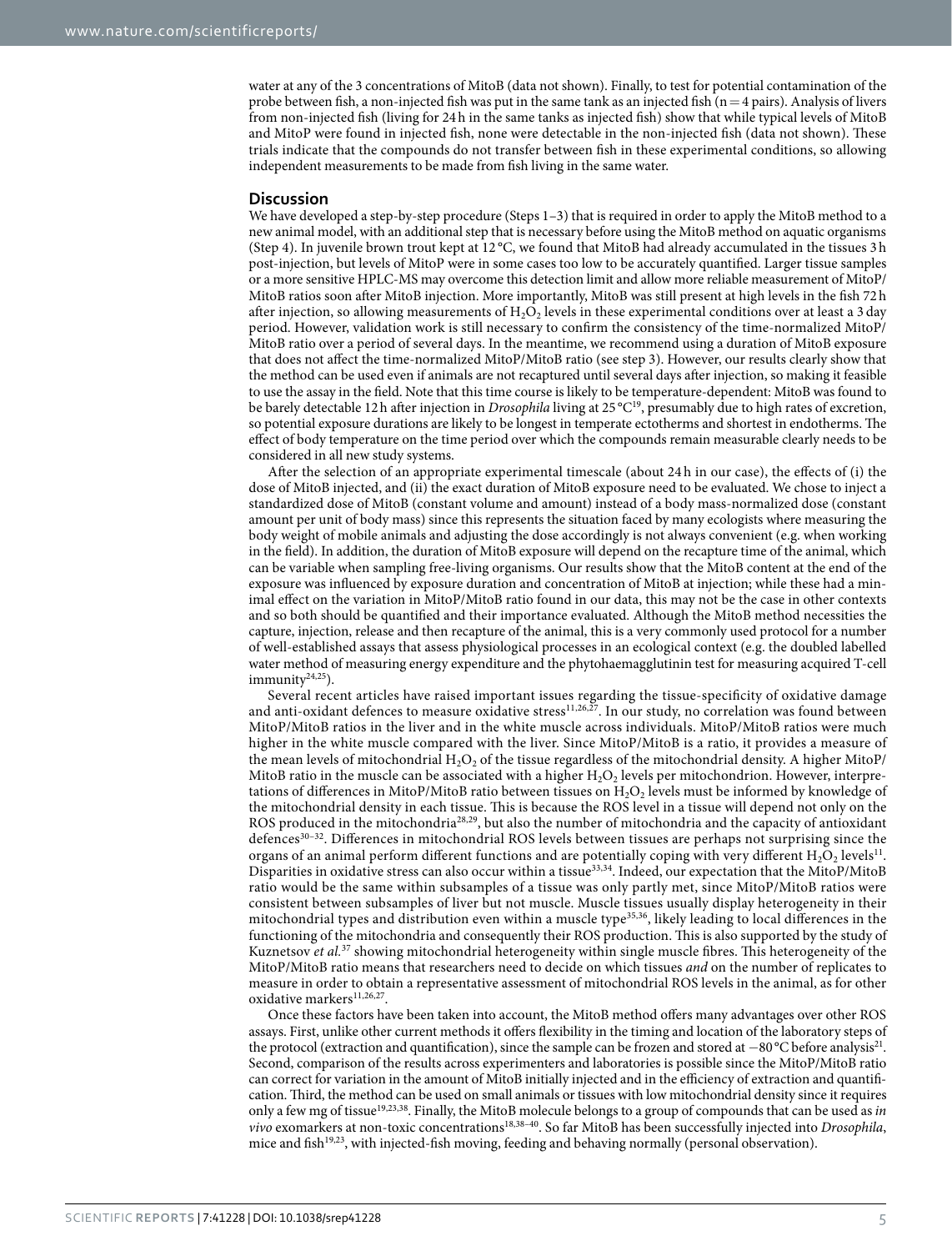In summary, this method provides the means to move towards direct assessment of ROS levels in living animals from the size of a fly upwards, across a range of ecological contexts (i.e. field as well as laboratory) and over timescales from hours to days, all of which are relevant criteria for ecologists and evolutionary biologists<sup>27</sup>. For instance, the MitoB approach could be used to investigate the supposed increase in ROS during reproduction<sup>[6](#page-6-2)</sup> or rapid growth<sup>41</sup> or the occurrence of ROS-mediated sexual selection<sup>[3](#page-6-4)</sup>. However, we need to be careful over its interpretation. Analysis of a tissue's MitoP/MitoB ratio by itself is insufficient to make inferences about the level of oxidative stress in the whole organism, since it is only measuring the imbalance between generation and scavenging of  $H_2O_2$  in the mitochondria. For instance,  $H_2O_2$  levels as measured using MitoB increase with age in flies but do not explain variation in lifespan and fecundity[19](#page-7-4),[22](#page-7-7), presumably because these life-history traits are also dependent on differential energy allocation to repair mechanisms<sup>[2](#page-6-5)</sup>. In addition, it should be remembered that  $H_2O_2$  also functions as a signalling molecule controlling essential cellular processes<sup>[42](#page-7-23),[43](#page-7-24)</sup>. For instance,  $H_2O_2$  is involved in developmental control and immune responses<sup>[33,](#page-7-16)44</sup>. Because of these opposite functions, the "dose-response effect" of H<sub>2</sub>O<sub>2</sub> needs attention: when, where and by how much do H<sub>2</sub>O<sub>2</sub> levels constrain the ani-mal? ROS have been suggested to act as universal life-history constraints<sup>[1,](#page-6-0)2</sup>. However, there is little direct evidence for how ROS actually influence animal life-histories. It is currently unknown whether any ROS-induced constraints on animal performance are more likely to act through an accumulation of oxidative damage or through the diversion of energy towards ROS scavenging and repair systems and hence away from other body functions. The MitoB method provides one tool to address these questions, and so provides the information to evaluate the role of oxidative stress in life-history evolution.

### **General Methods**

**Ethics statement.** This study adheres to the animal welfare standards of the U.K. Home Office. All animal experiments were conducted in accordance with the Guiding Principles for the Care and Use of Laboratory Animals. The study was covered by Home Office Project Licence No. 60/4292 and approved by the University of Glasgow Animal Welfare and Ethical Review Board.

**Preparation and conservation of the probe compounds.** The probe compounds MitoB, MitoP, and their deuterium spikes deuterium<sub>15</sub>-MitoB ( $d_{15}$ MitoB) and deuterium<sub>15</sub>-MitoP ( $d_{15}$ MitoP) were synthesized at the University of Glasgow according to Cairns, *et al.*[45](#page-7-26) and kept as a crystalline solid at −20 °C. MitoB is already commercially available (Cayman Chemical, Ann Arbor, Michigan, USA), and commercial development of the other 3 compounds is ongoing, but in the meantime RCH can provide the four compounds to interested researchers on request. If large quantities are required, there is also a detailed published protocol for the synthesis of these compounds[45](#page-7-26). A MitoB solution was produced by dissolving MitoB powder in absolute ethanol heated to 60 °C; this was then diluted to 504  $\mu$ M MitoB in a sterile saline solution (0.9% (w/v) NaCl/H<sub>2</sub>O), with a final ethanol content of 1% (v/v). A 504μM MitoP solution was produced in the same way. Aliquots of MitoB, MitoP and 0.9% saline solutions were stored at −70 °C and thawed at the time of the experiment. Standard solutions for the calibration curve and for the deuterium spikes were made by serially diluting the compounds in 100% ethanol; these were also kept at −70 °C.

**Maintenance of animals.** All the experiments were conducted on juvenile brown trout *Salmo trutta* at the University of Glasgow in 2014 and 2015. For each experiment, trout were initially held in a common tank under standard conditions of temperature (12 °C), photoperiod (12L: 12 D), and *ad libitum* food (trout pellets, BioMar Ltd, Grangemouth, UK and Chironomid larvae, BCUK Aquatics Ltd, Lincolnshire, UK). At the start of each experiment, animals were transferred to individual tanks, unless specified, containing 2L of aerated water, allowed to acclimate for 24h before being injected with the probe, and maintained in these conditions throughout the period of probe exposure.

**Probe exposure.** Fish were lightly anaesthetised (50mg benzocaine per litre water) and then injected with MitoB into their intraperitoneal (IP) cavity using an insulin syringe (capacity 300 μl, 10 μl graduations). The injection was anterior to the base of the pelvic fins. Control animals were included in order to obtain a blank control value for the subsequent quantification analysis. Each fish was injected with the same volume (100μl) of fluid, which was a standard dose of 504μM MitoB (50nmol/fish) or a saline solution (0.9% (weight in g/volume in mL) NaCl/H2O) in the case of controls. Insulin syringes have a very fine needle, but to avoid loss of any injected solution, a finger was kept on the punctured skin which was slowly massaged for a few seconds. The injected fish were put back in their well-aerated tanks which allowed a complete recovery according to Kennedy, *et al.*[46](#page-7-27) within less than 10minutes. At the end of the period of exposure each fish was caught with a hand net and immediately culled by section of the spinal cord posterior to the skull. The tissues of interest (liver, but also muscle in one experiment) were rapidly dissected and flash-frozen in liquid nitrogen and stored at −70 °C until analysed. The time from capture to freezing of the sample was minimised (less than 3 min) to avoid effects of handling stress and cessation of blood circulation on mitochondrial properties. When specified, samples of water from the tanks in which the fish were held were also flash-frozen.

**Quantification of the compounds.** To measure the MitoP/MitoB ratio, the tissue is spiked with MitoB and MitoP isotopes, extracted, and then quantified by HPLC-MS [\(Fig. 1\)](#page-1-0). Methods for extraction, quantification and analysis of the probe were adapted from Cochemé, *et al.*[21](#page-7-6) and are only briefly described here since more details can be found in Salin, *et al.*[23.](#page-7-8) The standard operating procedure (SOP) documents important points to consider when developing the protocol on a different HPLC-MS or using new species or tissues (see Appendix S1 in SI). Calibration curves were generated using standards of MitoB, d15MitoB, MitoP and d15MitoP, prepared by serial 1:5 and 1:2 dilutions of stock solutions for each of the four compounds in ethanol which were then added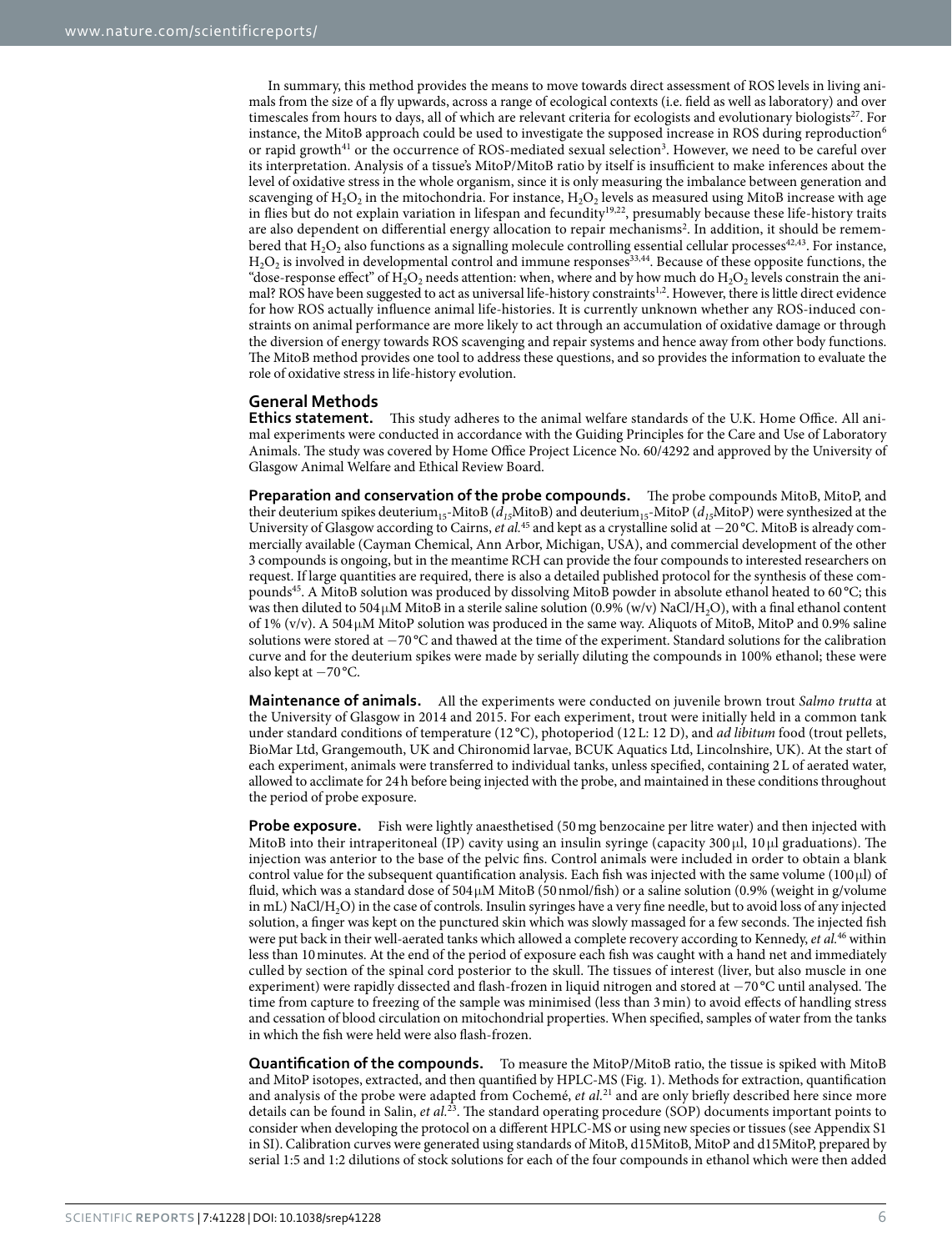

<span id="page-6-6"></span>**Figure 3. Example of chromatograms from the HPLC-MS analysis of Mito compounds within tissue samples of brown trout.** MitoP,  $d_{15}$ MitoP, MitoB and  $d_{15}$ MitoB were measured simultaneously by HPLC-MS. Each chromatogram characterised a compound by its retention time (RT), its absolute area (AA) and the base peak (BP) that displays the molecular mass of the molecule of interest.

to a solution containing 20% ACN, 0.1% FA and stored at −70 °C until analysed (Table S1a). Different standards were initially used to generate the calibration curves in Cochemé, *et al.*[21](#page-7-6). We compared both types of calibration curves to further validate standards used in our study (see Appendix S2 in Supplementary Information, SI). High performance liquid chromatography (HPLC) was used to separate MitoB and MitoP (along with their isotopic spikes); the relative concentrations of the four compounds were then quantified by mass-spectrometry (MS). Vials containing samples and standards were defrosted, vortexed for a few seconds, and placed in an auto sampler in a refrigerated holder at 4 °C until the end of the HPLC-MS analysis. Fish samples or standards were injected in the mobile phase of the Thermo Scientific Accela™ HPLC (Thermo Fisher Scientific, San Jose, CA, USA), and then directed to an Exactive Orbitrap trap MS (Thermo Fisher Scientific, Hemel, UK) as described in Salin, *et al.*[23.](#page-7-8) For all analysed samples (control fish, treated fish and standards), the absolute area (AA) from the HPLC-MS output under each of the 4 peaks (i.e. for MitoP, *d15*MitoP, MitoB and *d15*MitoB) was analysed by Xcalibur software (Thermo Fisher Scientific, [Fig. 3](#page-6-6)).

**Calculation of the MitoP/MitoB ratio.** Peaks from the standards were used to produce calibration curves relating AA for each of the four compounds to pmol of MitoP, *d15*MitoP, MitoB and *d15*MitoB. The homogenates initially contained 100 pmol  $d_{15}$ MitoB and 50 pmol  $d_{15}$ MitoP as internal spikes, which allowed calculation of individual coefficients for the extraction and quantification efficiency of  $d_{15}$ MitoB and  $d_{15}$ MitoP. The values for MitoP and MitoB content (pmol) per sample were corrected using these individual coefficients. The HPLC-MS response for "blank" samples, i.e. those which have been exposed to saline solution with no MitoB, must be measured for each new animal model or tissue. In our study the AA of MitoP and MitoB for the control fish injected with saline solution were below the detection level, and so were not considered for calculation. For all other fish we calculated the ratio pmolMitoP/pmolMitoB (dimensionless, and corrected for extraction and quantification efficiency), hereafter referred to as the "MitoP/MitoB ratio"; higher values indicate a higher content of  $H_2O_2$  in the mitochondria of the living animal<sup>21</sup>.

#### **References**

- <span id="page-6-0"></span>1. Dowling, D. K. & Simmons, L. W. Reactive oxygen species as universal constraints in life-history evolution. *Proc*. *R*. *Soc*. *B-Biol*. *Sci*. **276,** 1737–1745, doi: 10.1098/rspb.2008.1791 (2009).
- <span id="page-6-5"></span>2. Monaghan, P., Metcalfe, N. B. & Torres, R. Oxidative stress as a mediator of life history trade-offs: mechanisms, measurements and interpretation. *Ecology Letters* **12,** 75–92, doi: 10.1111/j.1461-0248.2008.01258.x (2009).
- <span id="page-6-4"></span>3. von Schantz, T., Bensch, S., Grahn, M., Hasselquist, D. & Wittzell, H. Good genes, oxidative stress and condition-dependent sexual signals. *Proceedings of the Royal Society of London Series B-Biological Sciences* **266,** 1–12 (1999).
- 4. McGraw, K. J., Cohen, A. A., Costantini, D. & Horak, P. The ecological significance of antioxidants and oxidative stress: a marriage between mechanistic and functional perspectives. *Functional Ecology* **24,** 947–949, doi: 10.1111/j.1365-2435.2010.01772.x (2010).
- <span id="page-6-2"></span><span id="page-6-1"></span>5. Harman, D. Aging - a Theory Based on Free-Radical and Radiation-Chemistry. *J*. *Gerontol*. **11,** 298–300 (1956). 6. Alonso-Alvarez, C. *et al.* Increased susceptibility to oxidative stress as a proximate cost of reproduction. *Ecology Letters* **7,** 363–368, doi: 10.1111/j.1461-0248.2004.00594.x (2004).
- 7. Costantini, D., Rowe, M., Butler, M. W. & McGraw, K. J. From molecules to living systems: historical and contemporary issues in oxidative stress and antioxidant ecology. *Functional Ecology* **24,** 950–959, doi: 10.1111/j.1365-2435.2010.01746.x (2010).
- 8. De Block, M. & Stoks, R. Compensatory growth and oxidative stress in a damselfly. *Proc*. *R*. *Soc*. *B-Biol*. *Sci*. **275,** 781–785, doi: 10.1098/rspb.2007.1515 (2008).
- 9. Kim, S. Y., Noguera, J. C., Morales, J. & Velando, A. Quantitative genetic evidence for trade-off between growth and resistance to oxidative stress in a wild bird. *Evolutionary Ecology* **25,** 461–472, doi: 10.1007/s10682-010-9426-x (2011).
- 10. Nussey, D. H., Pemberton, J. M., Pilkington, J. G. & Blount, J. D. Life history correlates of oxidative damage in a free-living mammal population. *Functional Ecology* **23,** 809–817, doi: 10.1111/j.1365-2435.2009.01555.x (2009).
- <span id="page-6-3"></span>11. Speakman, J. R. *et al.* Oxidative stress and life histories: unresolved issues and current needs. *Ecol*. *Evol*. **5,** 5745–5757, doi: 10.1002/ ece3.1790 (2015).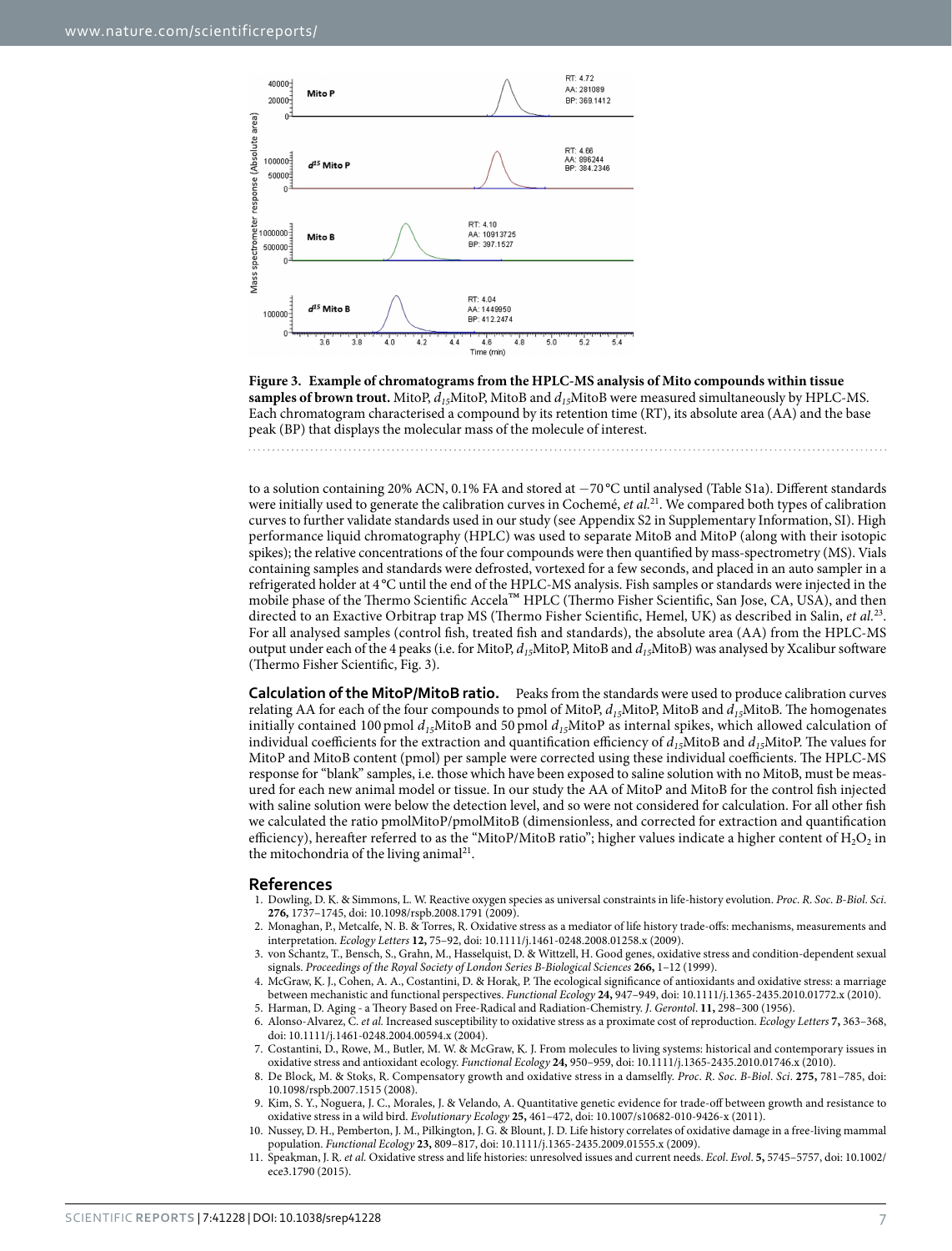- 12. Blount, J. D., Vitikainen, E. I. K., Stott, I. & Cant, M. A. Oxidative shielding and the cost of reproduction. *Biological Reviews*, doi: 10.1111/brv.12179 (2015).
- <span id="page-7-0"></span>13. Balaban, R. S., Nemoto, S. & Finkel, T. Mitochondria, oxidants, and aging. *Cell* **120,** 483–495 (2005).
- <span id="page-7-1"></span>14. Wojtala, A. *et al.* In *Conceptual Background and Bioenergetic*/*Mitochondrial Aspects of Oncometabolism* Vol. 542 *Methods in Enzymology* (eds L. Galluzzi & G. Kroemer) 243–262 (Elsevier Academic Press Inc., 2014).
- <span id="page-7-2"></span>15. Goncalves, R. L. S., Quinlan, C. L., Perevoshchikova, I. V., Hey-Mogensen, M. & Brand, M. D. Sites of superoxide and hydrogen peroxide production by muscle mitochondria assessed *ex vivo* under conditions mimicking rest and exercise. *Journal of Biological Chemistry*, doi: 10.1074/jbc.M114.619072 (2014).
- 16. Barja, G. Mitochondrial oxygen consumption and reactive oxygen species production are independently modulated: Implications for aging studies. *Rejuvenation Research* **10,** 215–224, doi: 10.1089/rej.2006.0516 (2007).
- 17. Kalyanaraman, B. *et al.* Measuring reactive oxygen and nitrogen species with fluorescent probes: challenges and limitations. *Free Radical Biology and Medicine* **52,** 1–6, doi:<http://dx.doi.org/10.1016/j.freeradbiomed.2011.09.030>(2012).
- <span id="page-7-3"></span>18. Logan, A. *et al.* Using exomarkers to assess mitochondrial reactive species *in vivo*. *Biochimica et Biophysica Acta* (*BBA*) *- General Subjects* **1840,** 923–930, doi:<http://dx.doi.org/10.1016/j.bbagen.2013.05.026> (2014).
- <span id="page-7-4"></span>19. Cochemé, H. M. *et al.* Measurement of H<sub>2</sub>O<sub>2</sub> within living drosophila during aging using a ratiometric mass spectrometry probe targeted to the mitochondrial matrix. *Cell Metabolism* **13,** 340–350, doi: 10.1016/j.cmet.2011.02.003 (2011).
- <span id="page-7-5"></span>20. Pacher, P., Beckman, J. S. & Liaudet, L. Nitric Oxide and Peroxynitrite in Health and Disease. *Physiol*. *Rev*. **87,** 315–424, doi: 10.1152/ physrev.00029.2006 (2007).
- <span id="page-7-6"></span>21. Cochemé, H. M. *et al.* Using the mitochondria-targeted ratiometric mass spectrometry probe MitoB to measure H<sub>2</sub>O<sub>2</sub> in living Drosophila. *Nature Protocols* **7,** 946–958, doi: 10.1038/nprot.2012.035 (2012).
- <span id="page-7-7"></span>22. Logan, A. *et al. In vivo* levels of mitochondrial hydrogen peroxide increase with age in mtDNA mutator mice. *Aging Cell* **13,** 765–768, doi: 10.1111/acel.12212 (2014).
- <span id="page-7-8"></span>23. Salin, K. *et al.* Individuals with higher metabolic rates have lower levels of reactive oxygen species *in vivo*. *Biol*. *Lett*. **11,** doi: 10.1098/ rsbl.2015.0538 (2015).
- <span id="page-7-9"></span>24. Speakman, J. R. *Doubly labelled water: theory and practice* (Chapman & Hall Ltd., 1997).
- <span id="page-7-10"></span>25. Martin, L. B. *et al.* Phytohemagglutinin-induced skin swelling in birds: histological support for a classic immunoecological technique. *Functional Ecology* **20,** 290–299, doi: 10.1111/j.1365-2435.01094.x (2006).
- <span id="page-7-11"></span>26. Selman, C., Blount, J. D., Nussey, D. H. & Speakman, J. R. Oxidative damage, ageing, and life-history evolution: where now? *Trends in Ecology & Evolution* **27,** 570–577, doi: 10.1016/j.tree.2012.06.006 (2012).
- <span id="page-7-12"></span>27. Horak, P. & Cohen, A. How to measure oxidative stress in an ecological context: methodological and statistical issues. *Functional Ecology* **24,** 960–970, doi: 10.1111/j.1365-2435.2010.01755.x (2010).
- <span id="page-7-13"></span>28. Brown, J. C. L., Chung, D. J., Belgrave, K. R. & Staples, J. F. Mitochondrial metabolic suppression and reactive oxygen species production in liver and skeletal muscle of hibernating thirteen-lined ground squirrels. *Am*. *J*. *Physiol*.*-Regulat*. *Integr*. *Compar*. *Physiol*. **302,** R15–R28, doi: 10.1152/ajpregu.00230.2011 (2012).
- <span id="page-7-14"></span>29. Park, S.-Y. *et al.* Cardiac, skeletal, and smooth muscle mitochondrial respiration: are all mitochondria created equal? **307,** H346– H352, doi: 10.1152/ajpheart.00227.2014 (2014).
- <span id="page-7-15"></span>30. Kaushik, S. & Kaur, J. Chronic cold exposure affects the antioxidant defense system in various rat tissues. *Clinica Chimica Acta* **333,** 69–77, doi: 10.1016/s0009-8981(03)00171-2 (2003).
- 31. Lopez-Torres, M., Pérez-Campo, R., Rojas, C., Cadenas, S. & Barja, G. Simultaneous Induction of Sod, Glutathione-Reductase, Gsh, and Ascorbate in Liver and Kidney Correlates with Survival During Aging. *Free Radical Biology and Medicine* **15,** 133–142 (1993).
- 32. Veskoukis, A. S., Nikolaidis, M. G., Kyparos, A. & Kouretas, D. Blood reflects tissue oxidative stress depending on biomarker and tissue studied. *Free Radical Biology and Medicine* **47,** 1371–1374, doi: 10.1016/j.freeradbiomed.2009.07.014 (2009).
- <span id="page-7-16"></span>33. Niethammer, P., Grabher, C., Look, A. T. & Mitchison, T. J. A tissue-scale gradient of hydrogen peroxide mediates rapid wound detection in zebrafish. *Nature* **459,** 996–U123, doi: 10.1038/nature08119 (2009).
- <span id="page-7-17"></span>34. Rivera-Ingraham, G. A., Rocchetta, I., Bickmeyer, U., Meyer, S. & Abele, D. Spatial compartmentalization of free radical formation and mitochondrial heterogeneity in bivalve gills revealed by live-imaging techniques. *Frontiers in Zoology* **13,** 1–17, doi: 10.1186/ s12983-016-0137-1 (2016).
- <span id="page-7-18"></span>35. Pathi, B. *et al.* The formation and functional consequences of heterogeneous mitochondrial distributions in skeletal muscle. *J*. *Exp*. *Biol*. **215,** 1871–1883, doi: 10.1242/jeb.067207 (2012).
- <span id="page-7-19"></span>36. Kuznetsov, A. & Margreiter, R. Heterogeneity of Mitochondria and Mitochondrial Function within Cells as Another Level of Mitochondrial Complexity. *International Journal of Molecular Sciences* **10,** 1911 (2009).
- <span id="page-7-20"></span>37. Kuznetsov *et al.* Functional Imaging of Mitochondria in Saponin-permeabilized Mice Muscle Fibers. *The Journal of Cell Biology* **140,** 1091–1099, doi: 10.1083/jcb.140.5.1091 (1998).
- <span id="page-7-21"></span>38. Porteous, C. M. *et al.* Rapid uptake of lipophilic triphenylphosphonium cations by mitochondria *in vivo* following intravenous injection: Implications for mitochondria-specific therapies and probes. *Biochim*. *Biophys*. *Acta-Gen*. *Subj*. **1800,** 1009–1017, doi: 10.1016/j.bbagen.2010.06.001 (2010).
- 39. Ross, M. F. *et al.* Lipophilic triphenylphosphonium cations as tools in mitochondrial bioenergetics and free radical biology. *Biochemistry* (*Moscow*) **70,** 222–230, doi: 10.1007/s10541-005-0104-5 (2005).
- 40. Smith, R. A., Hartley, R. C. & Murphy, M. P. Mitochondria-targeted small molecule therapeutics and probes. *Antioxidants & redox signaling* **15,** 3021–3038 (2011).
- <span id="page-7-22"></span>41. Alonso-Alvarez, C., Bertrand, S., Faivre, B. & Sorci, G. Increased susceptibility to oxidative damage as a cost of accelerated somatic growth in zebra finches. *Functional Ecology* **21,** 873–879, doi: 10.1111/j.1365-2435.2007.01300.x (2007).
- <span id="page-7-23"></span>42. Bienert, G. P., Schjoerring, J. K. & Jahn, T. P. Membrane transport of hydrogen peroxide. *Biochimica Et Biophysica Acta-Biomembranes* **1758,** 994–1003, doi: 10.1016/j.bbamem.2006.02.015 (2006).
- <span id="page-7-24"></span>43. D'Autreaux, B. & Toledano, M. B. ROS as signalling molecules: mechanisms that generate specificity in ROS homeostasis. *Nature Reviews Molecular Cell Biology* **8,** 813–824, doi: 10.1038/nrm2256 (2007).
- <span id="page-7-25"></span>44. Hachiya, M. & Akashi, M. Catalase Regulates Cell Growth in HL60 Human Promyelocytic Cells: Evidence for Growth Regulation by H2O2. *Radiation Research* **163,** 271–282, doi: 10.1667/RR3306 (2005).
- <span id="page-7-26"></span>45. Cairns, A., McQuaker, S., Murphy, M. & Hartley, R. In *Mitochondrial Medicine* Vol. 1265 *Methods in Molecular Biology* (eds Volkmar, Weissig & Marvin, Edeas) Ch. 3, 25–50 (Springer New York, 2015).
- <span id="page-7-27"></span>46. Kennedy, B. M., Gale, W. L. & Ostrand, K. G. Evaluation of Clove Oil Concentrations for Use as an Anesthetic During Field Processing and Passive Integrated Transponder Implantation of Juvenile Steelhead. *Northwest Science* **81,** 147–154, doi: 10.3955/0029-344X-81.2.147 (2007).

#### **Acknowledgements**

We thank José C. Noguera, Mike P. Murphy and two referees for helpful comments on an earlier version of the manuscript, Graham Law, Ross Phillips, and Alastair Kirk for their help in the maintenance and care of the fish prior to the experiment, and acknowledge financial support from a European Research Council Advanced Grant (number 322784 to NBM).